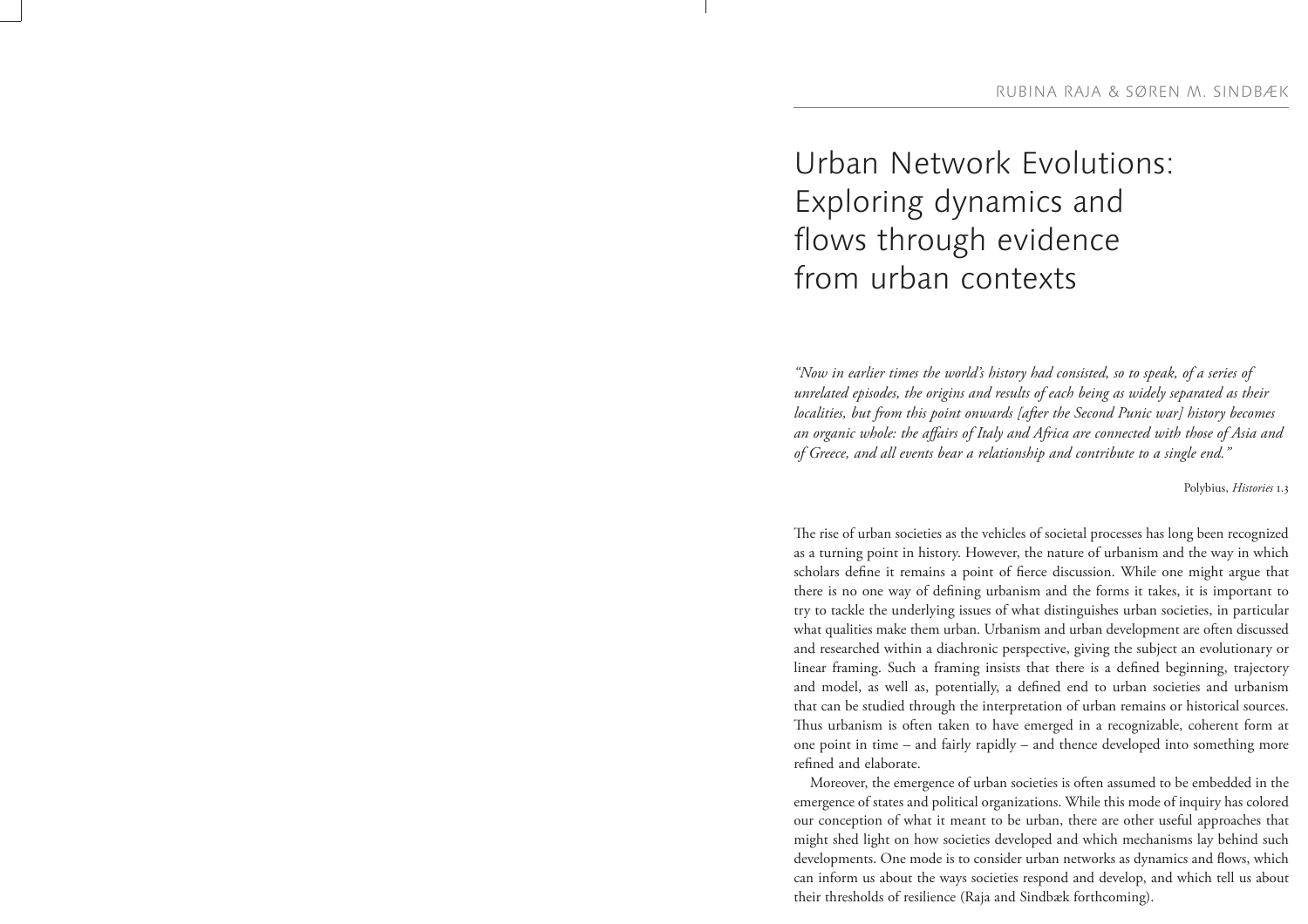The quote opening this chapter clearly shows how, already by the time of the Punic Wars, a contemporary observer could perceive his world as intimately connected across a wide geographical space; Polybius even notes the idea of an interlinked world history. Networks are underlined as central to understanding developments in the world. Cities were indeed the glue that bound regions together both internally and externally. Cities and their societies were the drivers of both contact and development. Since relationships and connections might be seen as imperative to urban behavior and dynamics, we are interested in exploring them from a network perspective. Understanding the nature of such connections and their meanings might allow for a more nuanced view of the diversity of urban societies and their behaviors over time. While much emphasis has been given to the material culture, particularly its monumental expressions, a network perspective brings new means of viewing different urban societies and how they interacted with the surrounding world as well as the strength of these networks.

The Centre for Urban Network Evolutions (UrbNet), based at Aarhus University, Denmark, was established in 2015 with a grant awarded by the Danish National Research Foundation. Its mission is to study urban societies in terms of their social networks in the broadest sense. In archaeological and historical research, this approach represents a new, explorative, even experimental perspective on a crucial topic. There is much debate among researchers about the transformative significance of urbanism in human history. Still, this development has often been studied as a byproduct of the development of political institutions, particularly state power; otherwise it is seen in material terms as a rise in settlement complexity rooted in regionally founded demographic growth. UrbNet explores an alternative suggestion: that what is distinct about urban civilizations and their role in world history is a property of the communications that they facilitate within and between societies. In this perspective, the networks of societies take center stage and become benchmarks for the ways in which those societies act and prioritize.

Urbanism can be a catalyst for changes in ways of life marked by social complexity and networks of wider, ultimately global, interdependence. Current research suggests that urban networks may have been critical in rapidly triggering societal and environmental changes across vast spaces a number of times in history. Crucial – and controversial – examples include the  $4<sup>th</sup>$ -century BCE Hellenistic expansion, the rise of the Roman Empire, the 6th-century CE Justinian Plague, the 8th-century CE Abbasid-Tang "maritime silk road" and the 13<sup>th</sup>-century CE Mongol World System. In situations like these, it is crucial that we investigate and understand the relevant networks in detail. Here, a high-definition archaeological approach is one way to gain insight into specific situations that may have marked turning points. By investigating materials, such as glass or bones in a high-definition perspective (Barfod et al. forthcoming; Ashby et al. 2015) – and guided by new questions pertaining to wider networks and local developments, for example, availability of local fuel or import possibilities – new patterns and explanations emerge.

The development of urbanism affects social networks in a number of ways. Family affiliations may become more entangled and focused on individuals in urban societ-

is as conspared, for instance, to obtide principly obtained by exploited through class, titles are a conspared, and in the mangers. The inequality of the system standard constrained and interest standard in the system sta